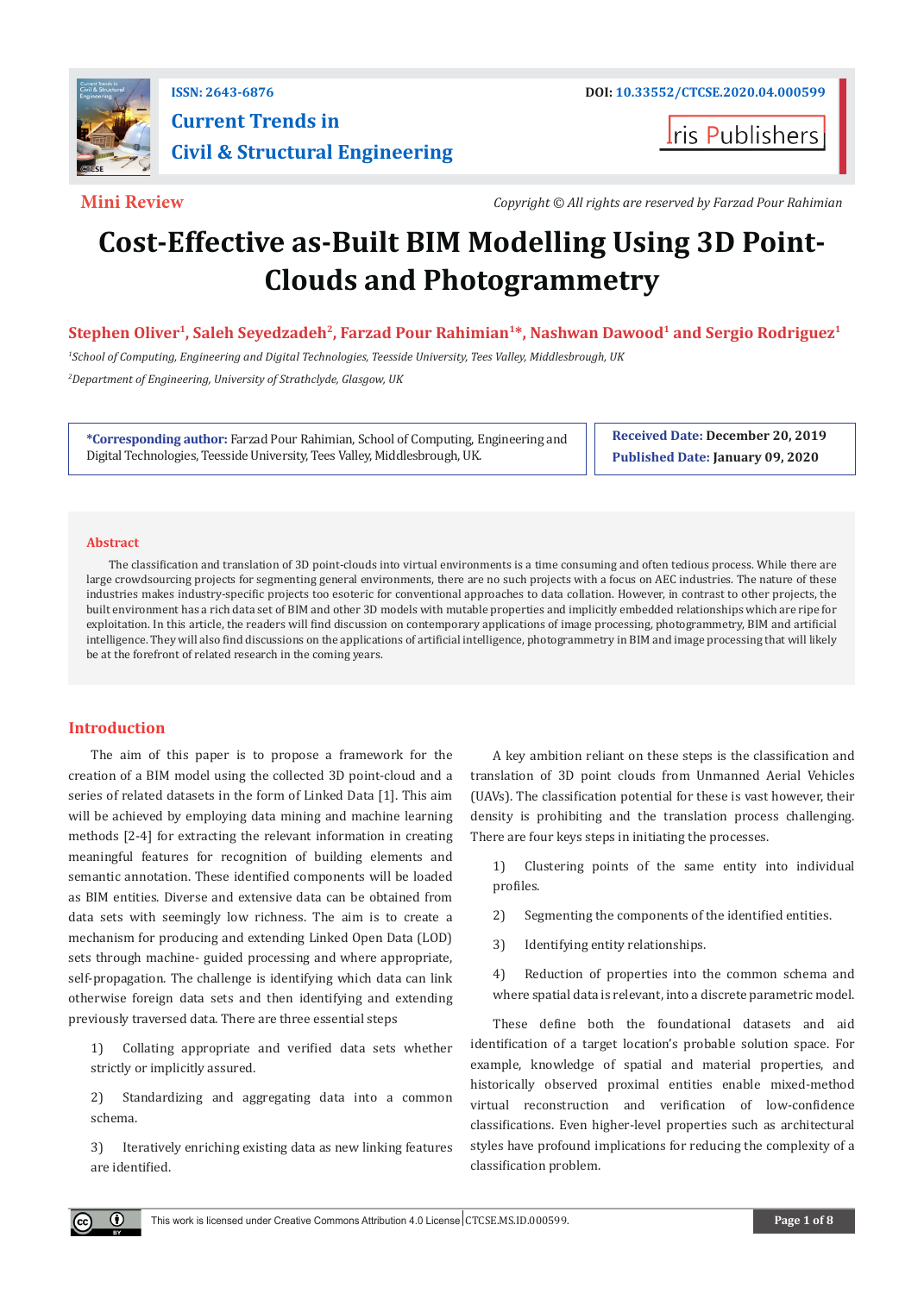#### **Technical details**

Bridging the gap between real and virtual worlds is no longer a matter of technological barriers but rather resource management. The tools necessary to link, translate and fuse mixed reality data exist in isolation, it is down to development teams to figure out how they may be combined to produce a practical utility under the constraints of funding and team capacity. Drone LiDAR scanning is long established for producing a discrete spatial mapping of the real world, which can be translated into virtual components. To a lesser extent, some tools such as Tango-enabled mobiles can produce and translate point-clouds to colored 3D meshes in near real-time. Pour Rahimian et al. [5] demonstrated translation between vector and discrete virtual environments and linking Cartesian and Barycentric coordinate systems. In a related project, [6] extended bidirectional linking between discrete and vector worlds to incorporate raster representations, ultimately developing a virtual photogrammetry tool for mixed reality. There are many flexible deep learning utilities designed for image classification, object identification and semantic segmentation [7-12]. Of course, ML and deep learning tool aren't without flaw, but through progressive interactive training with reinforcement, transfer learning [13] and input homogenization, they can be convinced to perform well beyond expectations. Linking virtual and real worlds, however, requires testing, tweaking and reinforcement which under normal circumstance would require significant team involvement which cannot always be consumed in parallel and must be carefully managed.

#### **Rapid prototyping through converging realities**

The process of developing and proving solutions for research objectives similar to this do not need to rely on the real world initially. Through abstracting the process, there is no reason why individual components from virtual and real-world utilities or data sources can't be interchangeable. For example, the virtual photogrammetry (VP) module introduced by for the Unity game engine [14] and LiDAR scanning [15] produce data which differs only by imperfections in the that surfaces they scanned. Although virtual models do produce ideal surface maps, there is a little challenge in introducing imperfections. The premise of converging realities [6] is that tasks which are constrained by serial time, equipment allocation and team capacity in the real world aren't subject to the same constraints in the virtual world. If you have one drone in the real world, you can generate data specific to the target buildings at the rate which the camera is capable of capturing UV and point-cloud data. The properties of the building and environment are immutable, the weather and lighting are situational, and the rendering is not controllable by the pilot.

In contrast, virtual worlds are constrained only by the amount of processing time and devices that can be afforded to the project, data collection can be automatic and in parallel, and the environmental and target features are mutable. The virtual world can be spawned randomly with rendering material types, resolution and imperfections unique to a given instance; even the target can be sampled from a repository of buildings. Drones in the virtual

world don't need pilots, nor do they have physical representations meaning more than one can collect data during a single collection. Unity can be compiled for Linux machines which enable next-tonothing cost parallel processing. In short, by the time the realworld pilot has travelled to the site and generated data for a single target, the virtual world can produce thousands of fully segmented data sets from any number of targets with a flexible selection of the characteristics that are otherwise immutable in the real world. This process is by no means perfect and not implicitly transferable to the real world, but it lays the foundation of progression towards a commercially viable tool.

#### **Image homogenization and a recurrent approach to committee ensemble creation**

The aim of attempting to converge realities is to take actions which are applicable to virtual world data applicable to data from the real world by gradually blurring the lines between the two. The real and virtual world renderings are never going to be identical, and therefore, training models on purely virtual data alone would likely be unfruitful. However, between readily available rendering material images and fast style transfer (FST) CNNs, creating a progressive interactive training ensemble can be made easier. FSTs learn the common characteristics of a given training image's artistic style by comparing it with thousands of images with distinct artistic styles including works from historically famous artists. Once a model has been trained, an image can be converted from its raw state to a style-transferred equivalent (Figure 1).

The application of FSTs in this framework is not to translate images into interpretations based on famous works of art but rather to standardize the mixed-source classification and segmentation images which are used for training. By generating a collection of FSTs each classifiable object's optimal style for classification may be identified. For example, sake using (Figure 1) styles: identifying brickwork envelopes may favour Hokusai when constant air volume units on the roof may favour Picabia. In the proceeding sections, observations from Seyedzadeh et al. [17] and Progressive Interactive Training ensembles are discussed in greater detail, however, for the moment they can be considered another parallel training exercise to loosely produce classifiers for a Bayesian Committee. Committees are a novel approach to combining multiple estimates to increase estimation accuracy. However, the initial envisaged model is simpler than a true committee in the sense that it is a mixture of educated guesses via simplified classifiers recurrently delegating images to self-propagating specialists and outright recurrent brute force. A simple example of a static type of committee could be solving a linear regression problem with multiple estimators using unsupervised learning to create a clustering model for identifying homogenous datasets. For example, k-means clustering may be elbowed such that an optimal number of clusters for the training data are identified. Using the clustered data an estimator for each can be created which should have a bias towards data k-means fits within those clusters. This will not guarantee precise predictions but reduces mean squared error over all estimators.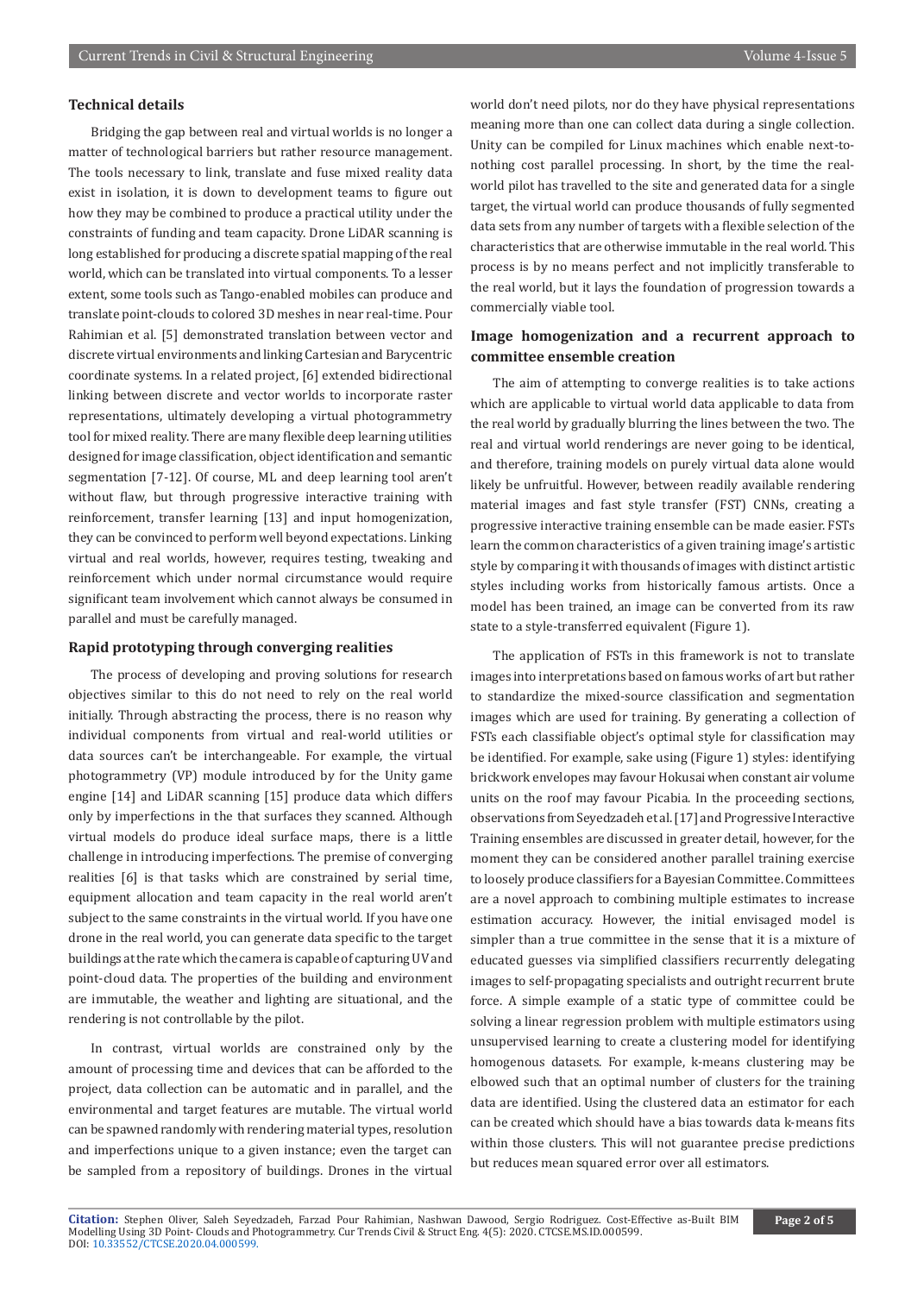

**Figure 1:** Lengstrom Fast style transfer examples: Left Katsushika Hokusai's The Great Wave, Right Francis Picabia's Udnie [16].

#### **Transfer learning / reinforcement**

Mentioned previously is the marginal value of human resource where opportunity costs are effectively doubled for failure. If a team member works on one project in favor of another and it is a success, there is some form of return, if they fail then ostensibly two projects have failed. This does not necessarily apply to computer processes. Putting aside perhaps being instantiated as a first-order interest, computers only have the second-order interest of keeping the user happy. Additionally, computers aren't opportunistic job candidates, they don't care what job they take regardless of process intensity or their qualification to do it. Finally, they have no external interests and as such, their work time may be perpetual. Therefore, opportunity cost is not particularly sensitive to time or capacity, only available finance. These characteristics lend themselves to recurrent and onthe-fly training methods such as reinforcement [18] and transfer learning [19], or bespoke model creation. Considering the Fast Style Transfer (FST) style committee approach mentioned previously, an FST training on a high-performance graphics processing unit should complete 1,000 iterations in 8 to 10 hours. Given the average response time for data requests in the construction industry is ten days, this time is negligible even for serial training. Seyedzadeh, et al. [3,17] researching integration of multi-objective optimization with gradient boosting regressors for energy performance analysis considered a pessimistic reinforcement learning model. They observed potential for a 500% improvement in mean square error using a significantly smaller training data set by generating targetspecific emulators. This did require generating real model outputs for a sample of scenarios for each target however, the time is not significant when considering the high costs associated with retrofit decision-making. This does not fall directly under the category of reinforcement, but the principle of clustering discussed previously

and opportunity for semi-supervised model aptness assessment lend themselves to the reinforcement principle. The takeaway from here is model accuracy improved to meet the needs of the project without attempting to produce a universal model.

#### **Progressive interactive training hierarchal ensemble**

Progressive interactive training (PIT) is a model for managing ensembles such that only the components which are not performing as expected are refined as new data becomes available. For example, if the CAV identifier is performing well but the envelope identifier is not then only the envelope identifier need be retrained. A more concrete example of this might be a network for identifying envelope renderings. If a roughcast identifier is working well but not a brickwork model, then retrain the brickwork identifier. In broader terms, the proposed classification model is a hierarchal and recurrent PIT. Before attempting to classify specific materials, it would make sense to first attempt to classify different characteristics such as whether an envelope is opaque or transparent. Once this has been identified the ensemble can delegate prediction to a specialized identifier. In the case of glazing, this may be the general identifier of the glazing type or perhaps exclusively a frame material identifier. In the case of the latter, the ensemble may then delegate to specialists for the identified material type. This is where reinforcement can be useful for recurrently training parent models. Once a specialist has identified a certain feature it can feed the data back to parent for reinforcement. Transfer learning for this framework is a solution to blurring the lines between the real and virtual datasets. Primarily used with targets with existing BIM models and capacity for data collection, the existence of elements can be inferred reasonably by localizing the camera in the virtual model relative to the real-world camera and comparing spatial data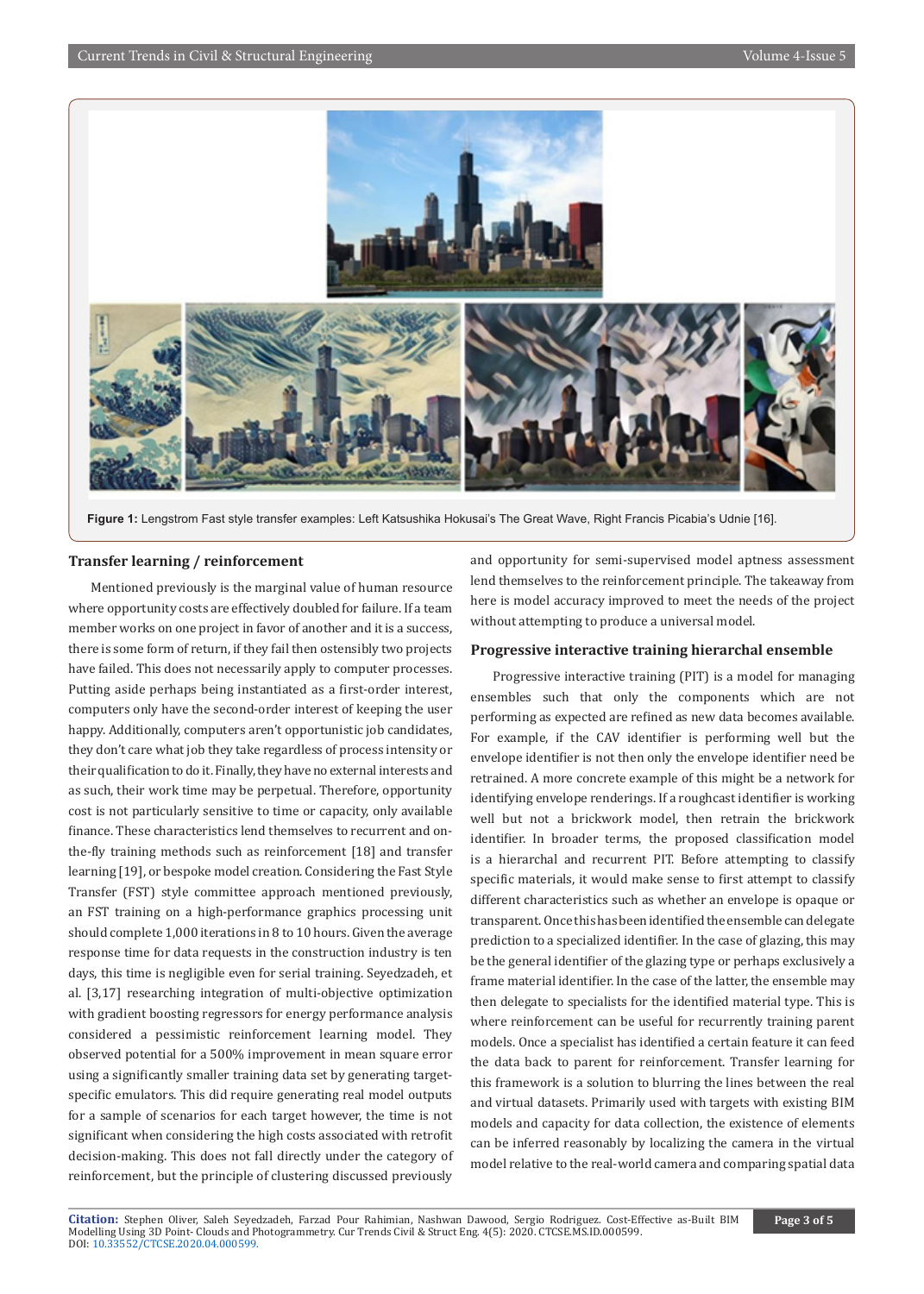for known elements in the virtual environment. For example, if a CAV system is known to be present on the roof of a building from the virtual model and it is inferred from the comparing virtual and real-world spatial data that it is likely the CAV is present on the roof then the segmentation or classification models' prediction can be supervised with reasonable confidence. If the CAV is not identified, the image and samples of images targeting the same object can be used to reinforce the model. If the CAV is identified, then the image can be tagged as correct and fed back to the trainer. This can reduce noise in the training data without introducing bias. Amongst normal benefits expected form reinforcement and transfer learning, this may reduce the hierarchal ensemble model or alternatively indicate that a sub-network of specialists is required for identifying certain objects. For example, CAV model-specific classifiers.

In summary. The model suggested for this framework is a hierarchal progressive interactive training ensemble. Ostensibly a simple form of Bayesian network relying on characteristic-specific classifiers to delegate images to specialists who can attempt to classify objects or pass them further down the hierarchy. This process is reinforced by producing more biased "specialist" classifiers which upon correctly classifying object propagate back up the hierarchy to reduce noise from training datasets and simplify the ensemble. Progressive interactive training reduces the number of training exercises required and the positions in the hierarchy that require retraining.

#### **Virtual photogrammetry**

The Image Processing library from Pour Rahimian et al. [5] contains the virtual photogrammetry component. It is a game engine embedded LiDAR type scanner emulator. For a given camera it uses ray casting to iteratively produce a point-cloud as the camera moves through the environment. Each point in the cloud can be linked via StrathIFC IFC to Unity linking library to its constituent IFC object, game engine object, relative Cartesian and Barycentric coordinate systems and pixel in any given image the point is associated with. In line with the Unity game engine's discrete geometry system, the library supports scalable voxel reconstruction of the point-cloud with primitive objects. The latter is was initially intended as a novel feature for training a recurrent reconstruction neural network though not envisaged to be used in this project. Its secondary function is to provide an interface for splicing the information layers to create composite 2D images and voxel models of the generated data (Figure 2).



#### **Summary**

The proposed approach for as-built BIM model is to create a hierarchal progressive interactive training ensemble for object identification and semantic segmentation. To reduce risk and expedite the development process, the proposal incorporates a concept informally labelled as converging realities. The process is an attempt to gradually blur the lines between virtual and real worlds such that time- intensive and costly real-world processes can be delegated to virtual worlds. Reinforcement and transfer learning combined with a fusion of existing BIM models will expedite and facilitate gradual integration of the real world to the learning process. Parallel computing processing is to be used such that opportunity cost need only be measured meaningfully in money, removing expertise, capacity or time.

#### **Acknowledgement**

None.

#### **Conflict of Interest**

No conflict of interest.

#### **References**

- 1. [Curry E, Donnell J O, Corry E, Hasan S, Keane M, et al. \(2013\) Linking](https://www.sciencedirect.com/science/article/abs/pii/S1474034612000961)  [building data in the cloud: Integrating cross-domain building data using](https://www.sciencedirect.com/science/article/abs/pii/S1474034612000961)  [linked data. Adv Eng Informatics 27\(2\): 206-219.](https://www.sciencedirect.com/science/article/abs/pii/S1474034612000961)
- 2. Seyedzadeh S, Rahimian F P, Glesk I, Roper M (2018) Machine learning for estimation of building energy consumption and performance: a review. Vis Eng 6: 5.
- 3. Seyedzadeh S, Rastogi P, Pour Rahimian F, Oliver S, et al. (2019) Multi-Objective Optimisation for Tuning Building Heating and Cooling Loads Forecasting Models, in: 36th CIB W78 2019 Conf. Newcastle.
- 4. Oliver S, Seyedzadeh S, Pour Rahimian F (2019) Using real occupancy in retrofit decision-making: reducing the performance gap in low utilisation higher education buildings, in: 36th CIB W78 2019 Conf.
- 5. [Pour F, Rahimian, Chavdarova V, Oliver S, Chamo F \(2019\) OpenBIM-](https://www.sciencedirect.com/science/article/pii/S0926580518302826)[Tango integrated virtual showroom for offsite manufactured production](https://www.sciencedirect.com/science/article/pii/S0926580518302826)  [of self-build housing. Autom Constr 102: 1-16.](https://www.sciencedirect.com/science/article/pii/S0926580518302826)
- 6. [Pour F, Rahimian, Seyedzadeh S, Oliver S, Rodriguez S, et al. \(2020\) On](https://www.sciencedirect.com/science/article/abs/pii/S0926580519310222)[demand monitoring of construction projects through a game-like hybrid](https://www.sciencedirect.com/science/article/abs/pii/S0926580519310222)  [application of BIM and machine learning. Autom Constr 110: 103012.](https://www.sciencedirect.com/science/article/abs/pii/S0926580519310222)
- 7. Hazirbas C, Ma L, Domokos C, Cremers D (2017) FuseNet: Incorporating depth into semantic segmentation via fusion-based CNN architecture, in: Lect. Notes Comput. Sci. (Including Subser Lect Notes Artif Intell Lect Notes Bioinformatics): 213-228.